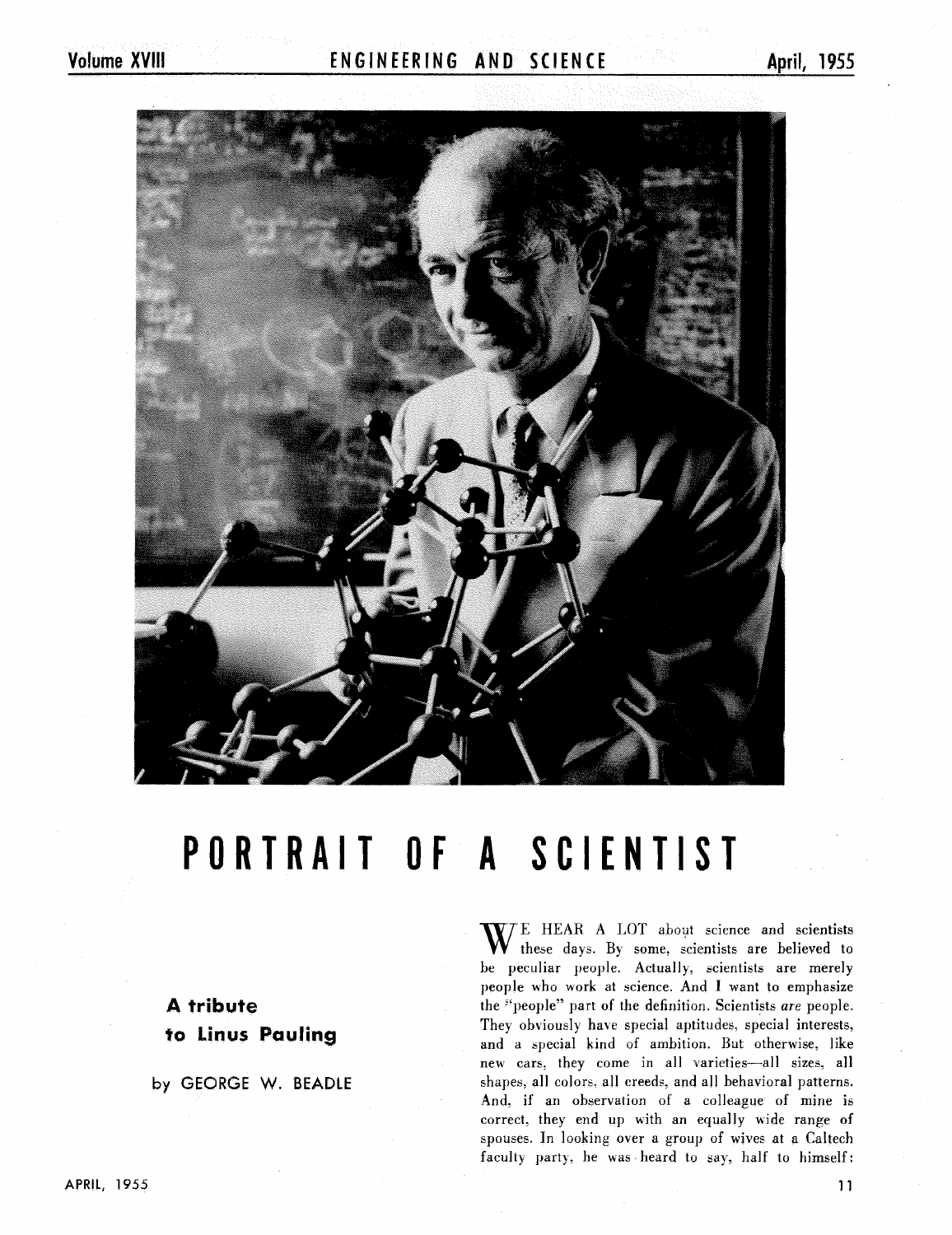

Portrait of another scientist-George  $W$ . Beadle, Professor of Biology, Chairman of Caltech's Division of Biology, President of the American Association for the Advancement of Science, and author of this article. "Portrait of a Scientist" has been adapted from a talk given by Dr. Beadle at the National Nephrosis Foundation Dinner in Beverly Hills, on March 25, 1955,

"You know, I believe professors marry a pretty random sample of women."

Scientists. like other scholars. are trained to be receptive to new ideas and to look at them objectively. Being human, they don't always achieve this ideal, to be sure, but their success in science does depend on freedom of inquiry. Follow the lead wherever it may take you. Search for the truth by every method you can devise. And don't be distracted. These are the credos of the scientist. That's why he is so insistent on his right to intellectual freedom-academic freedom. if he is in a university.

Maximum advance in science depends on free exchange of ideas. It is obvious that the chance of correctly fitting together the small bits of knowledge that are the component parts of a big advance will be greatest when the largest possible number of competent workers have access to all the amsill hits.

This is why so many scientists worry so much about our security system. They are afraid it will be so tight that. in addition to preventing a potential enemy from finding out what we're doing in those sciences applicable to military uses, it will seriously slow down our own progress hv retarding internal exchange of scientific information.

The area of science that is subjected to "classification"—that is, available only to persons holding appropriate security clearances—should be reduced to an absolute minimum. A great many scientists believe we have already gone too far, especially in the classification of basic science. Thev would confine classification largely to phases of science dealing uniquely with military technology.

In addition to requiring that persons working with

classified information be cleared, there has been a widespread trend towards requiring loyalty checks of persons working for government or receiving government support, even though they have nothing to do with classified information. The argument sounds conwincing enough. "'We don't want disloyal persons supported by government, do we?' Of course we don't. We all agree. The difficulty comes when we try to define loyalty. Too often a disloyal person is one who happens to disagree in an entirely defensible way with the then popular political and social views.

What does this have to do with science? A great deal. To take an example. the U. S. Public Health Service has in the recent past been following the practice of denying or terminating grants to universities in cases in which there was evidence of disloyalty on the part of the principal investigators. In the PHS practice. the reason for denial or cancellation is not given in individual cases. There is no statement of the charges, no mechanism for re-examination of evidence for errors, and no possibility of appeal. The practice is so inexcusably had that there now seems to be real hope that it will soon be discontinued.

The National Science Foundation has a much more reasonable policy. It holds that it is the responsibility **of** the universities to which research grants are made to determine whom they shall have on their faculties. NSF inquires into the merits of the research and the professional competence of the scientists who do it. but it does not withhold grants for security or loyalty reasons unless an investigator has been convicted. through due proceqs. **of** a crime involving the security of the nation. This is a sensible policy and one that can be administered fairly and objectively.

 $12$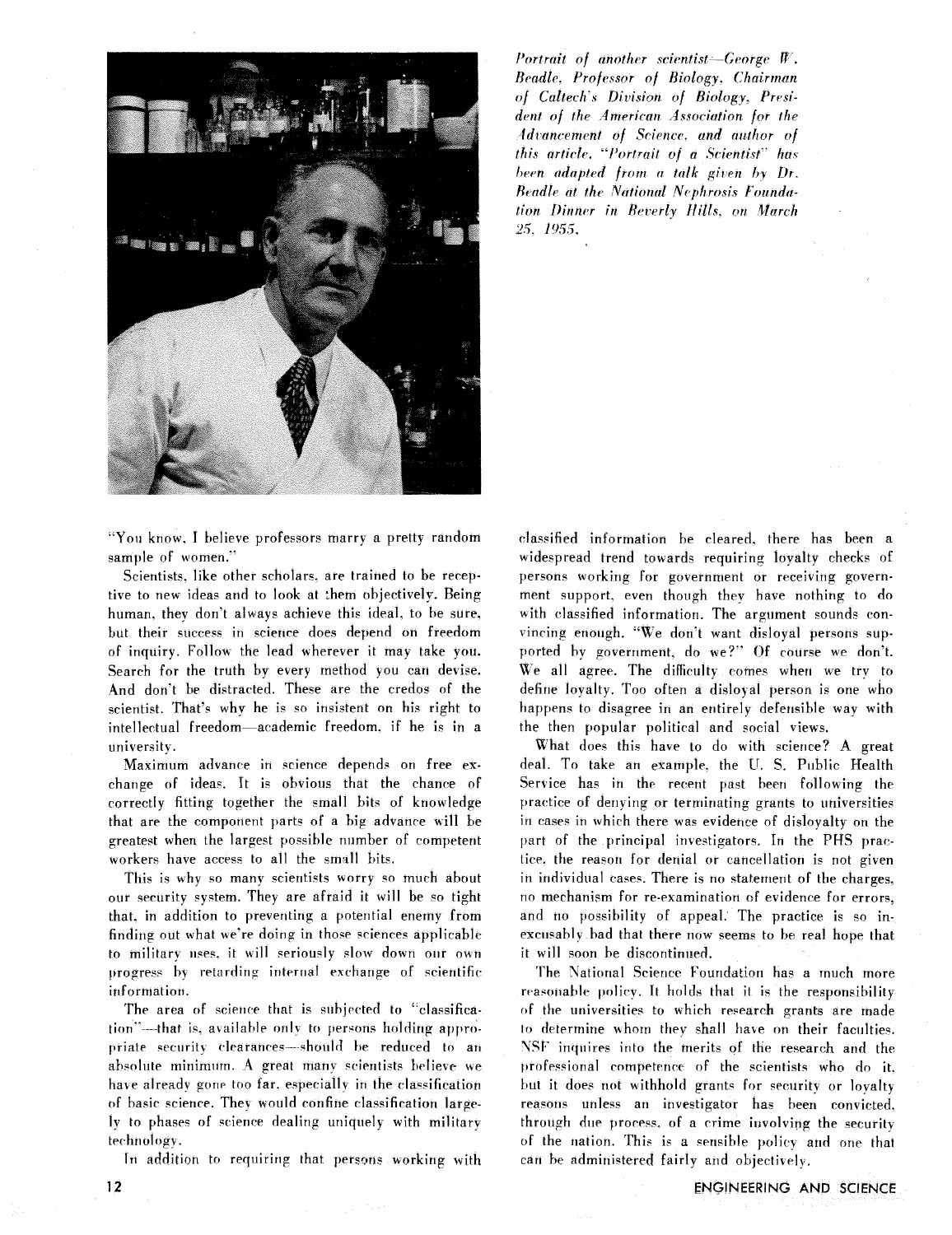Universities do not wish to protect persons who are a threat to the security of the nation-it's the last thing in the, world they want to do. But neither do they want their faculty members deprived of an opportunity to contribute to the nation's welfare on the basis of unsupported evidence of disloyalty or as a result of malicious backyard gossip. Universities have excellent records of doing responsible jobs in selecting faculty members of competence and good character. Society has a right to be, and should be, proud of them.

There is no way of determining how many competent and loyal persons are now prevented by unreasonable security and loyalty clearance policies from using their talents to maximum advantage. In science it is surely a large number. The public hears only about the bigname cases. But for every one of these there are dozens or hundreds of less-well-known persons about whom there is allegedly derogatory information, but about whose loyalty there would be no reasonable doubt if the information were competently and fairly evaluated.

There is another aspect of security-loyalty investigation policies about which I want to add a word. This is the misuse of such investigations for political purposes. The so-called game of numbers in which one political party finds it advantageous to boast that it has been responsible for the dismissal of more security and loyalty risks than has its rivals, is a game so dangerous to the survival of the principles of fair play and justice in our society that it should be stopped at once. It is gratifying that Mr. Harry P. Gain of the Subversive Activities Control Board has recently publicly recommended this and other much needed reforms. Those who know his previous record will realize that his present views represent a marked change of heart. Few people are in a better position than he to know the facts.

#### **A contagious disease**

A most unfortunate consequence of over-classification of scientific information, inadequate or poorly administered security clearance systems, misuse of loyalty checks, and failure to divorce these matters from politics, is the spread of suspicion and mistrust among us. This loss of faith in the honesty, integrity and character of our fellow men is a dangerous and contagious disease that weakens us at a time when it is so terribly important that we be strong.

The disease is not confined to science. It affects all of society and includes science only because science and scientists are a part of society. That is why I have insisted so strongly that scientists are people. They have the same hopes and aspirations—the same apprehensions and fears-as do other intelligent members of society. They want no special privileges. The intellectual freedom of science is no different in principle from any other kind of intellectual freedom. It is a counterpart of freedom of speech, of freedom of the press and of freedom of religion. None of these freedoms should be a freedom divorced from responsibility. **ho**  sensible person would claim otherwise.

But this is enough on science and scientists in general. There's much I've left unsaid. I'd like to discuss the question of whether by itself science is good or bad. (I think it is neither, although society, including scientists, can surely use it for good or for evil.) I've skipped the important question of whether or not scientists should have special responsibilities in determining how society is to use science (I believe they should have in so far as they have special ability and special knowledge-but no further.)

What I want to do now is to discuss a subject of much more immediate interest-a particular scientist.

We all know Linus Pauling is a great scientist-we've been told so many times. But do we all know why he is? I'm not going to try to give you all the reasons but I'd like to talk about some of them.

If we were to set out to construct a scientist like Linus Pauling, what kind of a set of directions would we follow?

#### **The ingredients of greatness**

Well, first, we'd have to start with outstanding intellectual equipment. We can't make it-we'd have to see that it was inherited. Then we'd add a superior training. A trained intellect is no good unless it has interest, so we'd add that. We'd make it a passionate and dedicated interest and we'd direct it toward chemistry. Greatness in science requires discrimination and good judgment-the ability to distinguish the important from the trivial. We must also have originality and imagination-the ability to see the problem as it has never been seen before and, from the new viewpoint, see the way to the solution. There must be a touch of intuition too, along with the creative ability essential to see how the big picture can be built up from the little pieces. Finally, we'd want to put in a good-sized piece of industry, for a scientist cannot become great without work. It may not be physical work, which is easy, but mental work, which is much more difficult. A successful academic scientist has to have ambition and drive-the ability to generate his own steam-for there is no one to tell him what to do or when he should do it.

But whatever are the ingredients of greatness in science, there can be no doubt that Linus Pauling has them.

What has he done with all his talent and his time? Plenty, I assure you. I'll mention a very few of his accomplishments.

For one thing he has spent a lot of time looking at the insides of molecules-figuratively, of course, since with even the most modern electron microscope most molecules are too small to be seen. He has studied the atoms that make up molecules-and the chemical bonds that hold them together. His book, The Nature *of the Chemical Bond,* is a classic. And even though